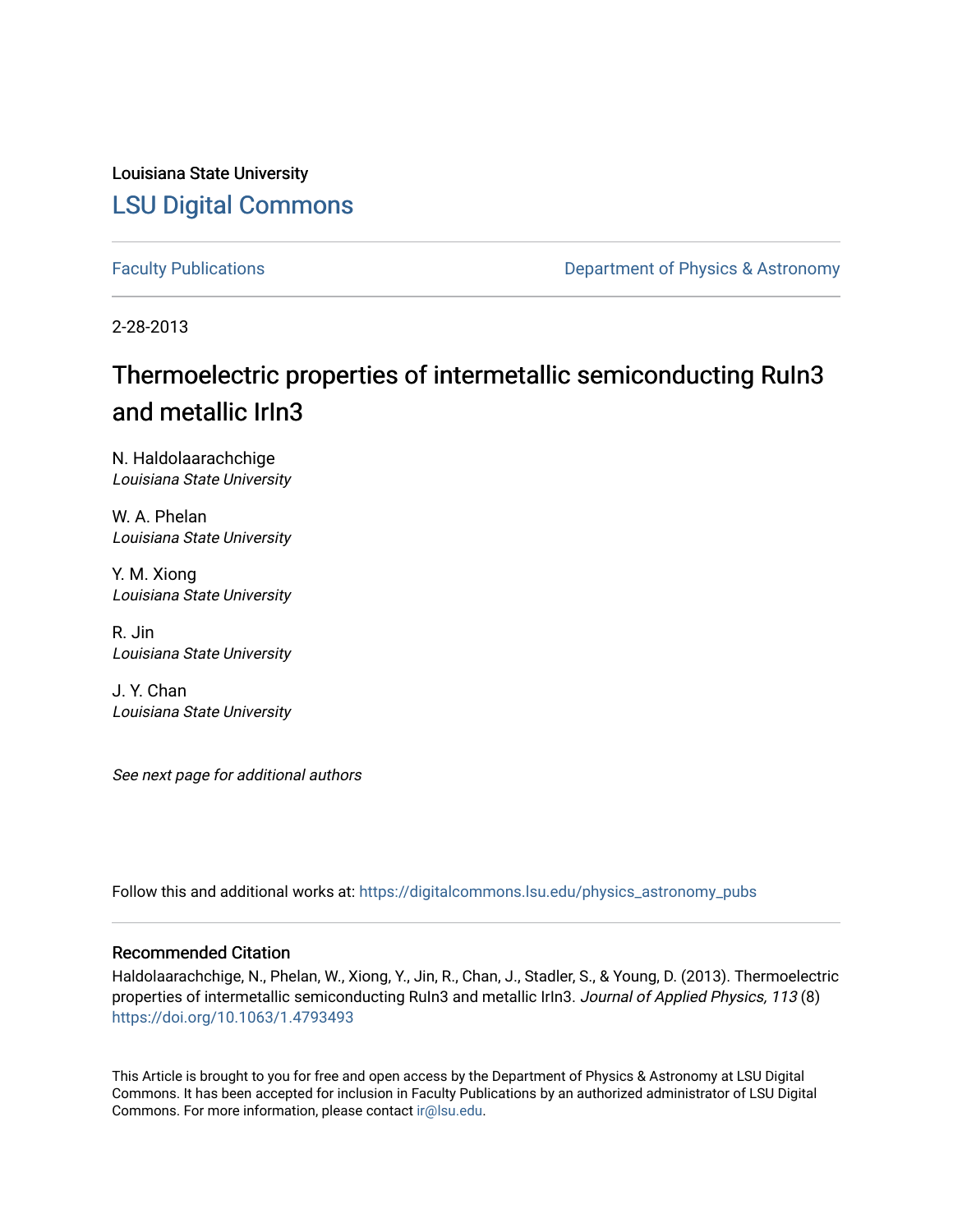## Authors

N. Haldolaarachchige, W. A. Phelan, Y. M. Xiong, R. Jin, J. Y. Chan, S. Stadler, and D. P. Young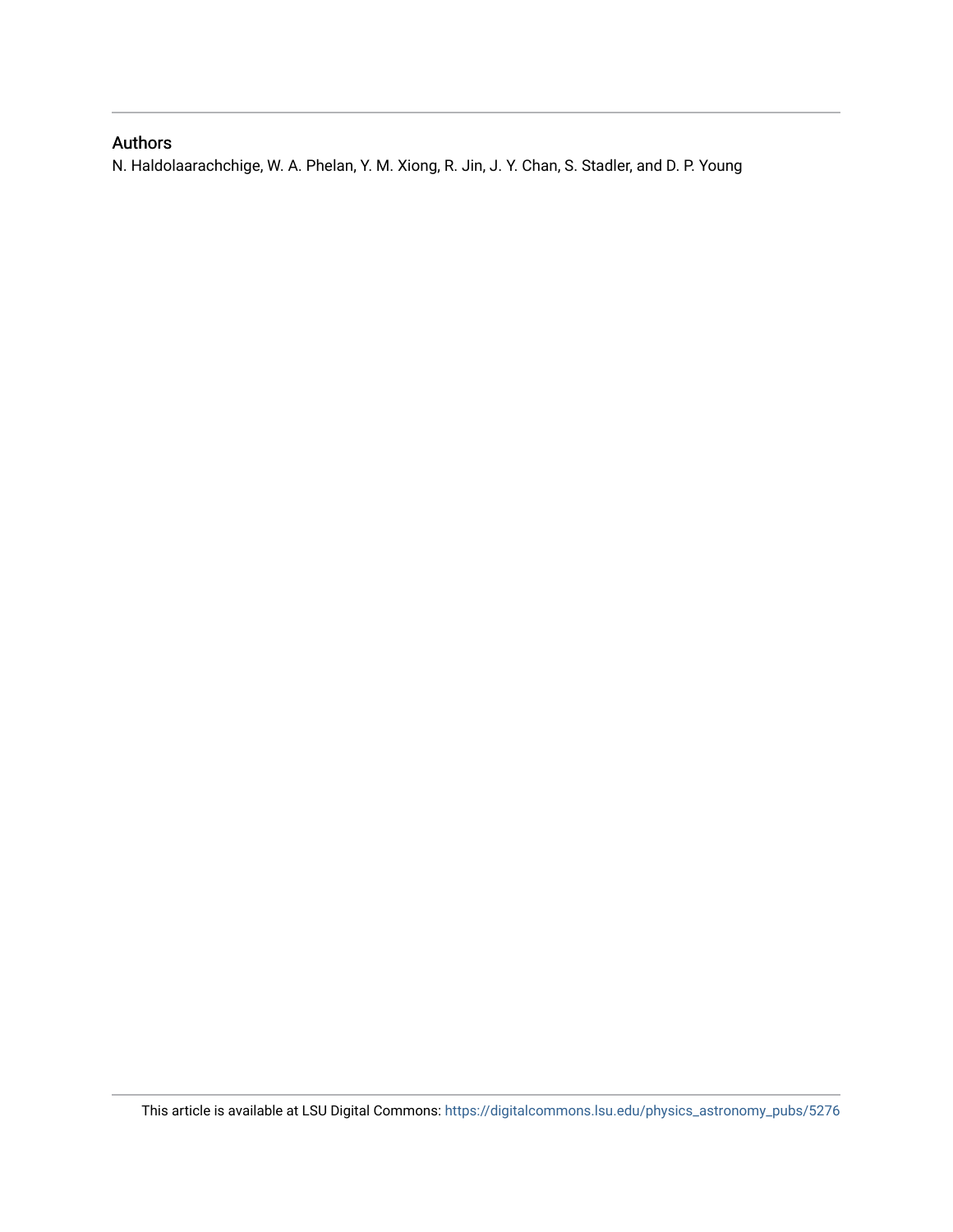# **Thermoelectric Properties of Intermetallic Semiconducting RuIn3 and Metallic IrIn3**

N. Haldolaarachchige<sup>1</sup>, W. A. Phelan<sup>2</sup>, Y.M. Xiong<sup>1</sup>, R. Jin<sup>1</sup>, J. Y. Chan<sup>2</sup>, S. Stadler<sup>1</sup> and D.P.  $Young<sup>1*</sup>$ 

1 *Department of Physics and Astronomy, Louisiana State University, Baton Rouge, Louisiana 70803, USA*

2 *Department of Chemistry, Louisiana State University, Baton Rouge, Louisiana 70803 USA*

\*Author whom correspondence should be addressed: dyoung@phys.lsu.edu

Low temperature ( $\leq 400$  K) thermoelectric properties of semiconducting RuIn<sub>3</sub> and metallic IrIn<sub>3</sub> are reported. RuIn<sub>3</sub> is a narrow band gap semiconductor with a large *n-type* Seebeck coefficient at room temperature  $(S(290K) \approx -400 \mu\text{V/K})$ , but the thermoelectric Figure of merit  $(ZT(290K) \approx 0.007)$  is small because of high electrical resistivity and thermal conductivity  $(\kappa(290 \text{ K}) \sim 2.0 \text{ W/m K})$ . IrIn<sub>3</sub> is a metal  $(n(290K) \approx 10^{21} \text{ cm}^{-3})$  with low thermopower at room temperature  $(S(290K) \approx -20 \mu V/K)$ . Iridium substitution on the ruthenium site has a dramatic effect on transport properties, which leads to a large improvement in the power factor  $S<sup>2</sup>$  $\rho$  $(390K) \sim -207 \frac{\mu W}{V}$  $m \cdot K^2$ (  $\backslash$  $\left(\frac{S^2}{\rho}\right. (390\text{K}) \sim -207 \frac{\mu\text{W}}{\rho\text{mK}^2}\right)$ ' and corresponding Figure of merit  $(ZT(380 \text{ K}) = 0.053)$ , improving

the efficiency of the material by an over of magnitude.

#### **I. INTRODUCTION**

Improving the performance of thermoelectric materials is necessary if future refrigeration and power generation applications are to be realized. Since the discovery of  $Bi_2Te_3$ ,<sup>1, 2</sup> thermoelectric materials have attracted attention because of high Seebeck coefficients, very low electrical resistivity, and high atomic weights.<sup>3</sup> Several interesting thermoelectric materials have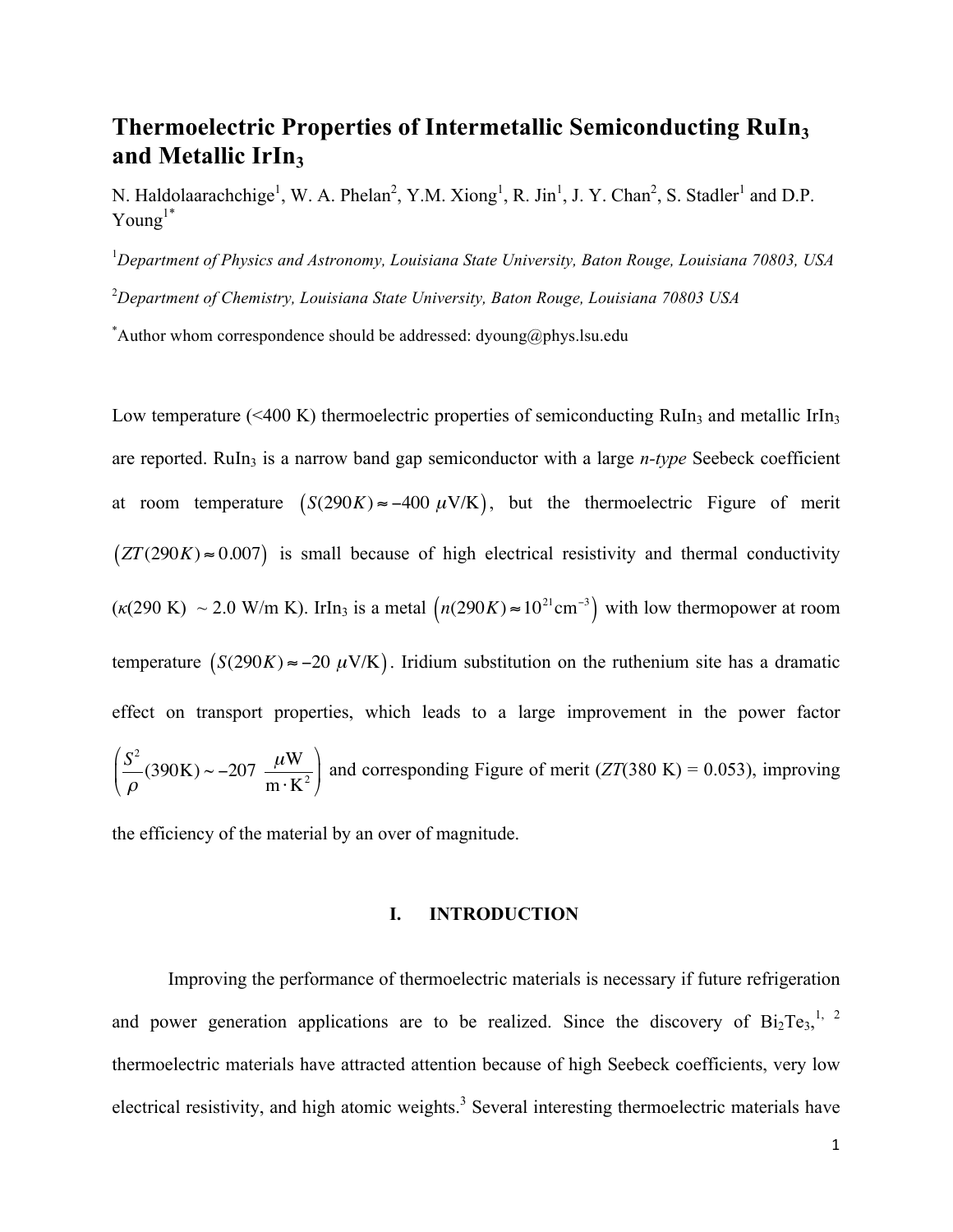been discovered more recently, such as skutterudites,<sup>4</sup> complex chalcogenides,<sup>5</sup> germanium based clathrates, <sup>6</sup> half-Heusler alloys,<sup>7</sup> a phonon glass-electron crystal system with exceptionally low thermal conductivity,  $\frac{8}{3}$  zintl phases,  $\frac{9}{3}$  and strongly correlated intermetallic semiconductors.<sup>10-</sup> <sup>13</sup> This last group of materials possesses a small hybridization gap at the Fermi level which is due to the mixing of the conduction band with narrow *d* or *f* bands. This is a very important characteristic for a large thermoelectric power  $(S)$ .<sup>14, 15</sup> This is essential to having a high thermoelectric efficiency, which is quantified by the thermoelectric Figure of merit:  $ZT = (S^2 / \kappa_T \rho) T$ , where *S* is the Seebeck coefficient or thermopower, *T* is the temperature,  $\rho$  is the electrical resistivity, and  $\kappa_T$  is the total thermal conductivity ( $\kappa_T = \kappa_l + \kappa_e$ , where  $\kappa$ , is the lattice or phonon contribution, and  $\kappa$ <sub>e</sub> is the electronic contribution).

RuIn<sub>3</sub> and IrIn<sub>3</sub> crystallize in the tetragonal FeGa<sub>3</sub> type (space group  $P4_2/mnm$ , No.136) structure.<sup>16</sup> RuIn<sub>3</sub> was first reported several decades ago,<sup>17</sup> however the electronic properties of RuIn<sub>3</sub> and IrIn<sub>3</sub> were first reported by Pottgen *et al.*,<sup>18, 19</sup> which showed poor metallic behavior. Later, Imai and Watanabe<sup>16</sup> observed semiconductor-like behavior for RuIn<sub>3</sub>, which was confirmed by Bogdanove *et al.*<sup>20</sup> Electronic band structure calculations further show that RuIn<sub>3</sub> has a small band gap with a narrow peak in the density of states (DOS) close to the Fermi level. Such a feature often indicates a large thermopower, which is a necessary requirement for strong thermoelectric performance. $21$ 

Recent high pressure studies of this compound<sup>22</sup> show that the electronic structure is very sensitive to external pressure. Chemical pressure via doping may also lead to significant changes in the physical properties and enhance the thermoelectric efficiency, which has been observed in other systems, such as the skutterudites,<sup>4</sup> half-Heusler compounds<sup>23</sup> and other intermetallic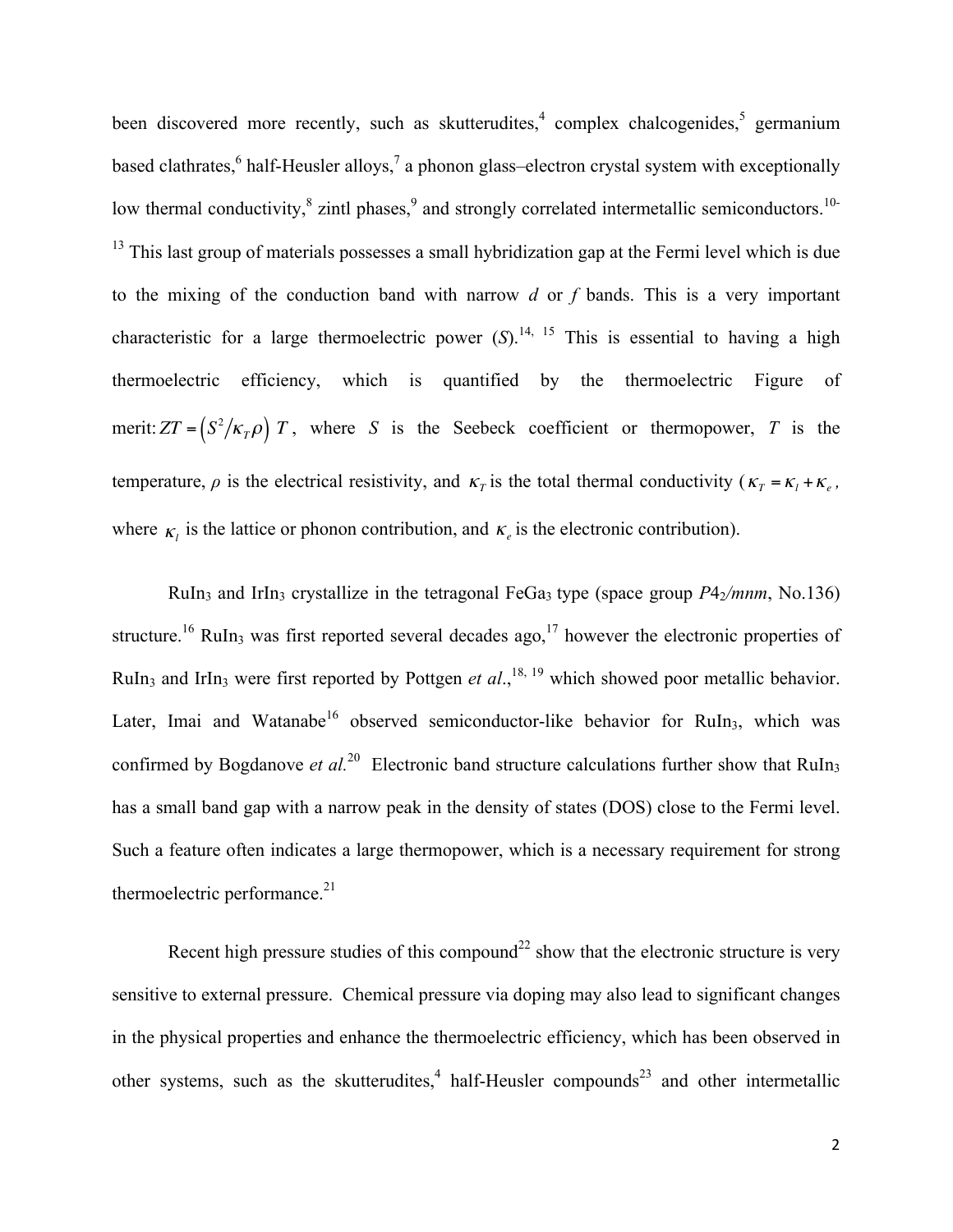semiconductors.<sup>24</sup> Indeed, chemical doping studies at the indium site<sup>25-26</sup> showed a large enhancement of the thermoelectric Figure of merit around 700 K. Takagiwa *et al.*<sup>27</sup> then performed experimental and theoretical studies of  $Ru(Ga/In)$ <sub>3</sub> and confirmed a considerably large thermoelectric Figure of merit at high temperatures.

The abovementioned measurements, however, focused only on the high temperature properties. Our main goal was to enhance the Figure of merit (*ZT*) near room temperature through chemical doping on the ruthenium site, as the valance band is dominated by Ru 4*d* states.<sup>28</sup> Such substitutions have proven successful in the past on several different thermoelectric materials<sup>4, 7, 23</sup>, such as FeGa<sub>3</sub><sup>24</sup> which showed significant changes in its physical properties and electronic structure with a large improvement of the thermoelectric Figure of merit close to room temperature. In this paper we present a detailed study of the low temperature electronic and thermoelectric properties of semiconducting  $\text{Rul}_3$  and metallic IrIn<sub>3</sub>, such as electrical resistivity (*ρ*), Seebeck coefficient (*S*), thermal conductivity (*κ*), Hall-coefficient (*RH*), calculated power factor  $(S^2/\rho)$ , and thermoelectric Figure of merit (*ZT*).

#### **II. EXPERIMENTAL TECHNIQUES**

Polycrystalline pure and chemically doped samples were prepared by heating stoichiometric amounts of starting materials in an rf-induction furnace under a partial pressure of ultra-high purity argon gas. The samples were then ground to fine powders and pressed into small pellets and annealed under vacuum at  $800^{\circ}$ C for 48 hours to obtain a homogeneous sample. The crystal structure and phase purity of all the samples were investigated by powder Xray diffraction using a Bruker AXS D8 advance diffractometer equipped with Cu Kα radiation. Electrical resistivity was measured by a standard four-probe method in a Quantum Design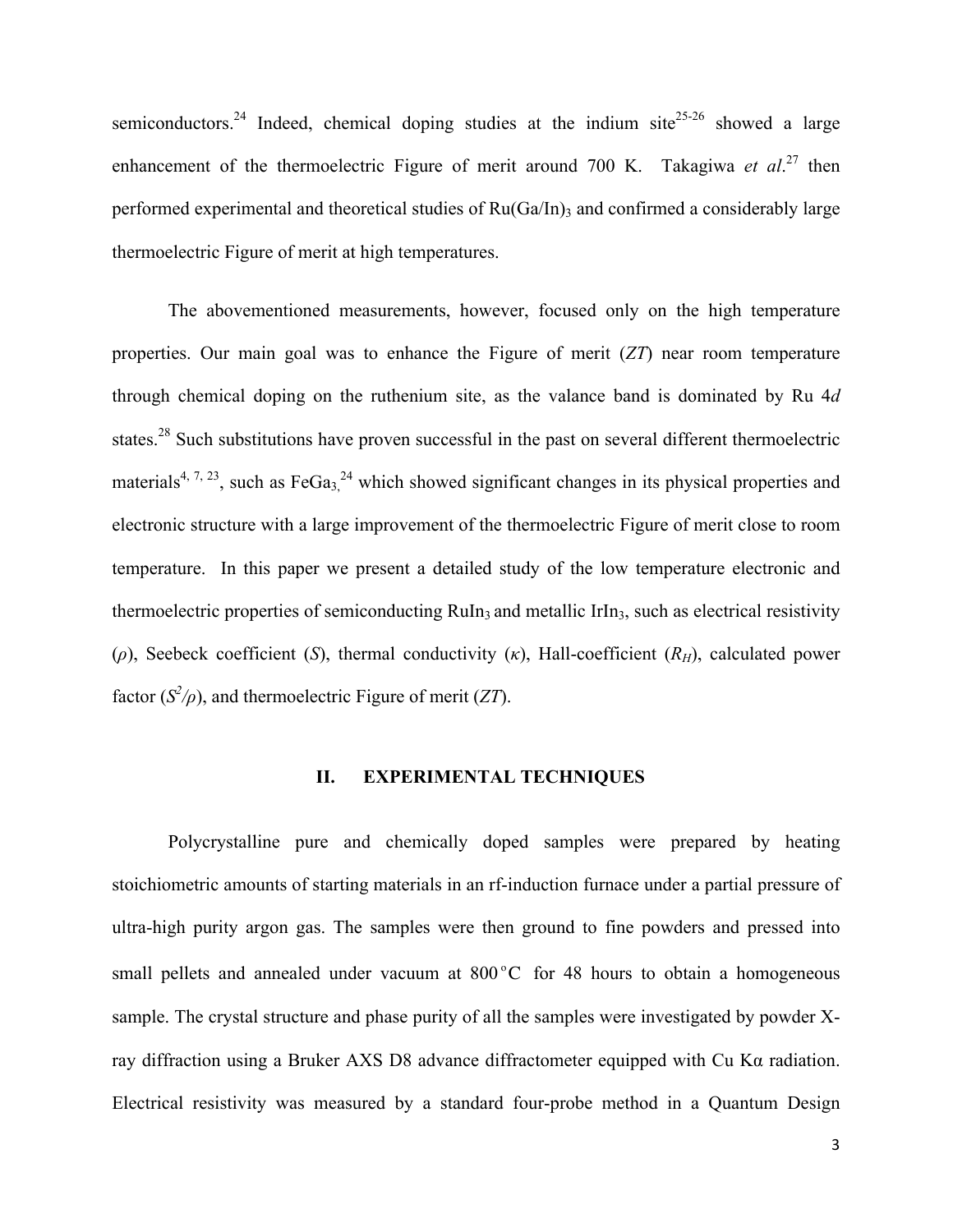Physical Property Measurement System (PPMS) using a bar-shaped sample  $(1 \times 1 \times 3 \text{ mm}^3)$  from 380 K to 3 K. The Seebeck coefficient was measured in the PPMS from 380 K to 10 K using direct method<sup>29</sup> and comparative method with constantan standard. Thermal conductivity was measured using a longitudinal steady-state method in the PPMS from 380 K to 3 K. The room temperature Hall-coefficient was extracted from Hall resistivity data on a bar-shaped sample in the PPMS with a magnetic field to 9 Tesla.

#### **III. RESULTS AND DISCUSSIONS**

Figure 1a shows the temperature dependent electrical resistivity of pure polycrystalline RuIn<sub>3</sub>. It shows semiconductor-like behavior with a room temperature resistivity of 0.35  $\Omega$  cm and a carrier density of  $1.8 \times 10^{18}$  cm<sup>-3</sup>, which agrees well with the previously reported values for single crystals.<sup>20</sup> Two regions are distinctively identified in the resistivity (region I: above 150 K: extrinsic response region, and region II: below 150 K: freeze out region).<sup>22</sup>

The temperature dependent Seebeck coefficient of pure polycrystalline  $\text{Ruln}_3$  is shown in Figure 1b. At room temperature it has a large *n*-type Seebeck coefficient (*S*(290 K) *= −*419  $\mu$ V/K). The magnitude of the thremopower (|S|) is weakly temperature dependent above 150 K, and rapidly decreasing toward zero below 150 K. The low temperature thermoelectric data have never been reported for pure RuIn<sub>3</sub>, however this behavior is similar to what was recently reported for Sn- or Zn-doped RuIn<sub>3</sub> systems.<sup>26</sup> The negative sign of the Seebeck coefficient is consistent with the observed negative Hall-coefficient  $(R_H(290K)_{\text{Ruln3}} = -3.34 \times 10^{-6} \text{ m}^3/\text{C}$  at room temperature, and agrees well with the literature.<sup>20, 26</sup> Electrons being the majority carrier are consistent with their higher mobility and smaller effective mass than the hole carriers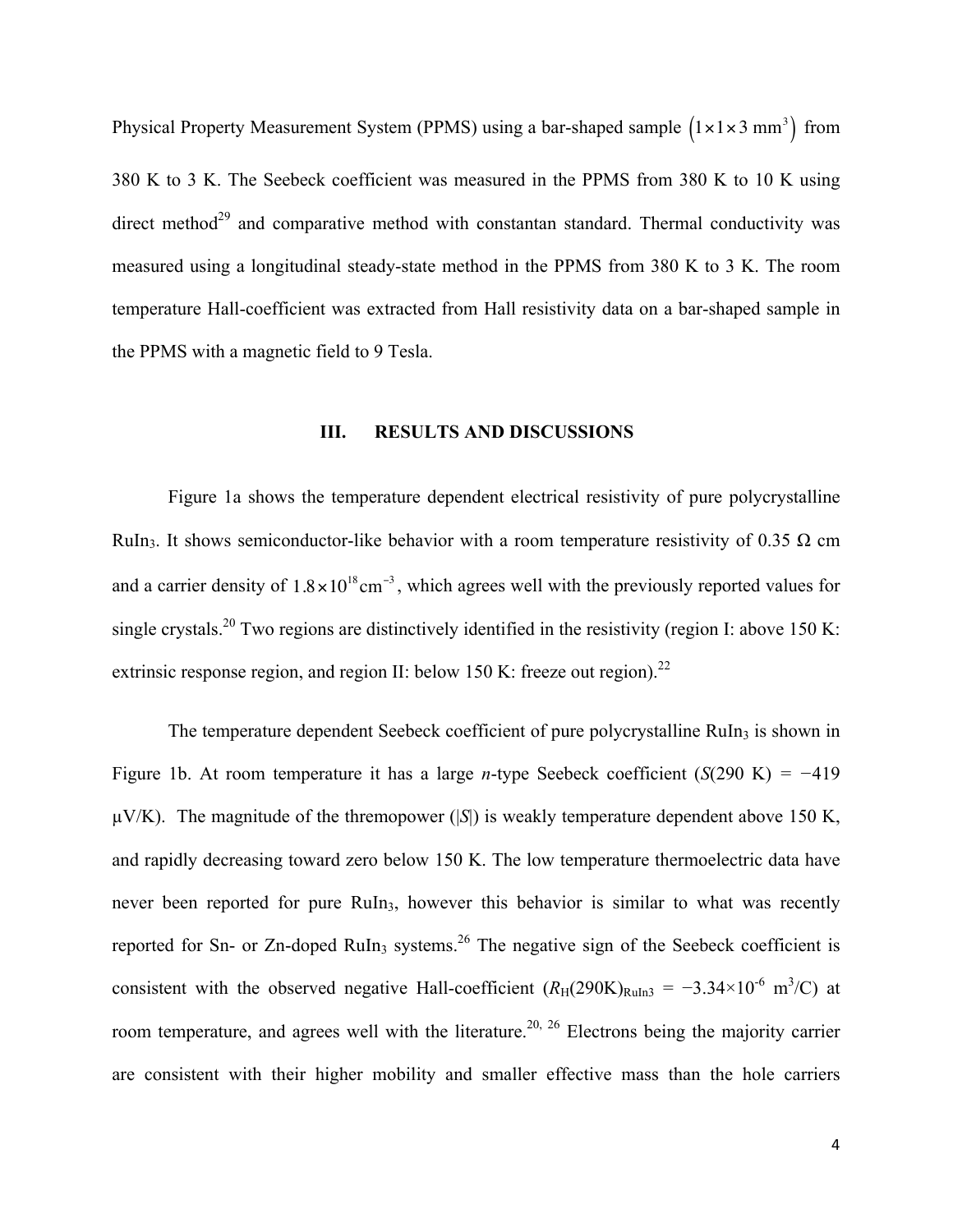(Bogdanove *et al.*<sup>20</sup>,  $m^* \sim 1.1$  m<sub>0</sub>, where m<sub>0</sub> is the mass of a free electron). A gradual decrement of the thermopower is due to the thermal excitation of electrons across the band gap, which is similar to the reported thermopower behavior of semiconducting  $FeGa<sub>3</sub>$ .<sup>13, 24</sup>



Figure 1 (Color Online) (a) Temperature dependent electrical resistivity, (b) Seebeck coefficient, (c) thermal conductivity, and (d) calculated thermoelectric Figure of merit of pure polycrystalline RuIn3. Doted lines are guide to the eye.

Temperature dependent thermal conductivity (total: *κT,* and the electronic: *κe*) of pure polycrystalline RuIn<sub>3</sub> is shown in Figure 1c. The electronic thermal conductivity was estimated with the Wiedeman-Franz law  $(\kappa_e = L_0 T/\rho)$ , where  $L_0$  is the Lorentz number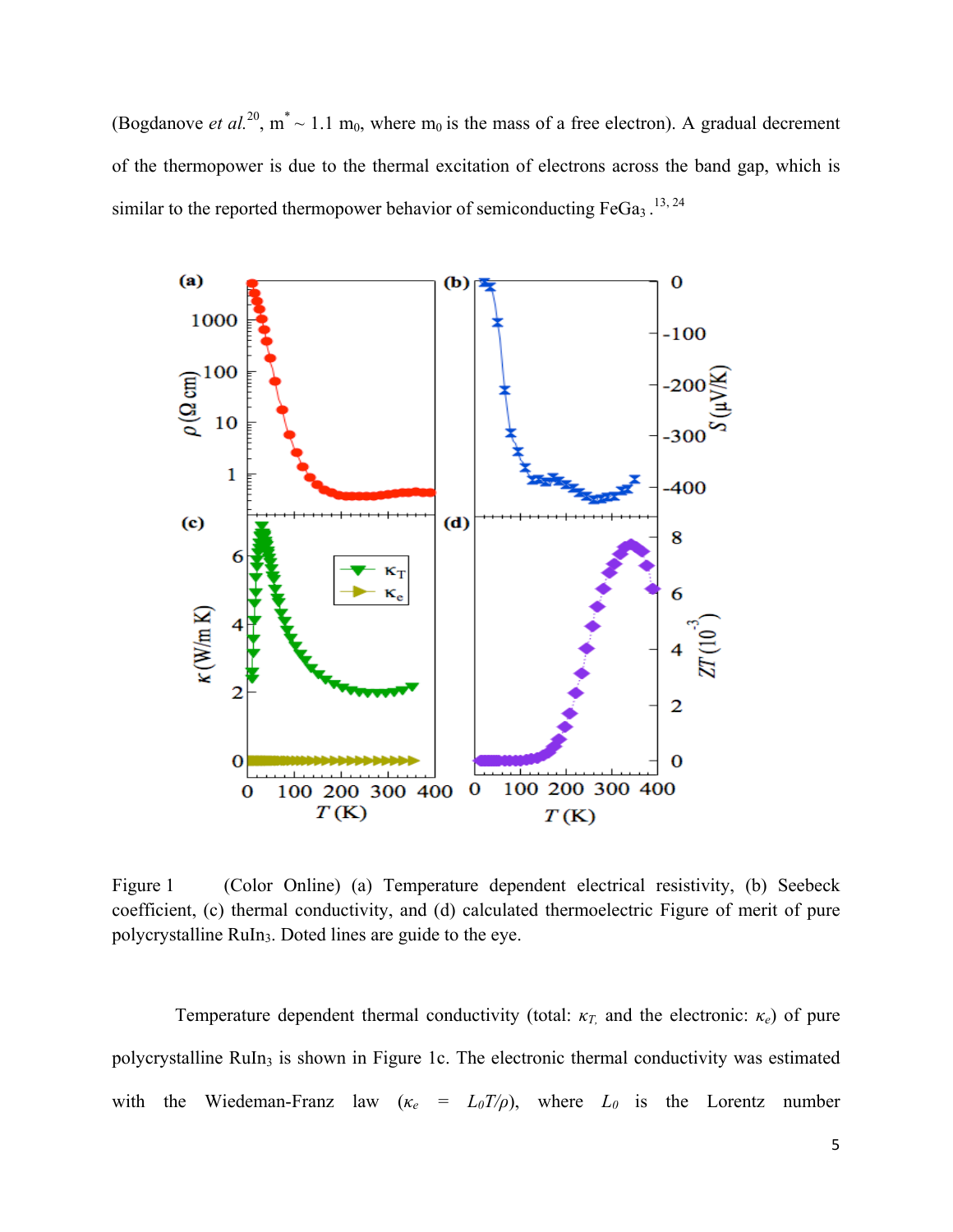$(2.45 \times 10^{-8} W\Omega/K^2)$ ,  $\rho$  is the electrical resistivity, and *T* is the temperature. The calculated electronic thermal conductivity of RuIn<sub>3</sub> is almost negligible over the whole temperature range when compared with the total thermal conductivity, which is expected for intermetallic semiconducting compounds. A low temperature maximum in the total thermal conductivity is a characteristic feature of crystalline solids. However, the total thermal conductivity at room temperature  $(\kappa_{\text{T}}(290 \text{ K})= 2.0 \text{ W/m} \cdot \text{K})$  is larger than that of the best thermoelectric materials.<sup>3</sup> The low temperature thermal conductivity of this compound has never been reported; however, the room temperature thermal conductivity is approximately 50% lower than that recently reported by Wagner *et al*. 25



Figure 2 (Color Online) Calculated unit cell dimensions of pure and iridium doped polycrystalline RuIn<sub>3</sub> as a function of doping  $(x)$ . Inset shows the unit cell volume as a function of *x*. Doted lines are guide to the eye.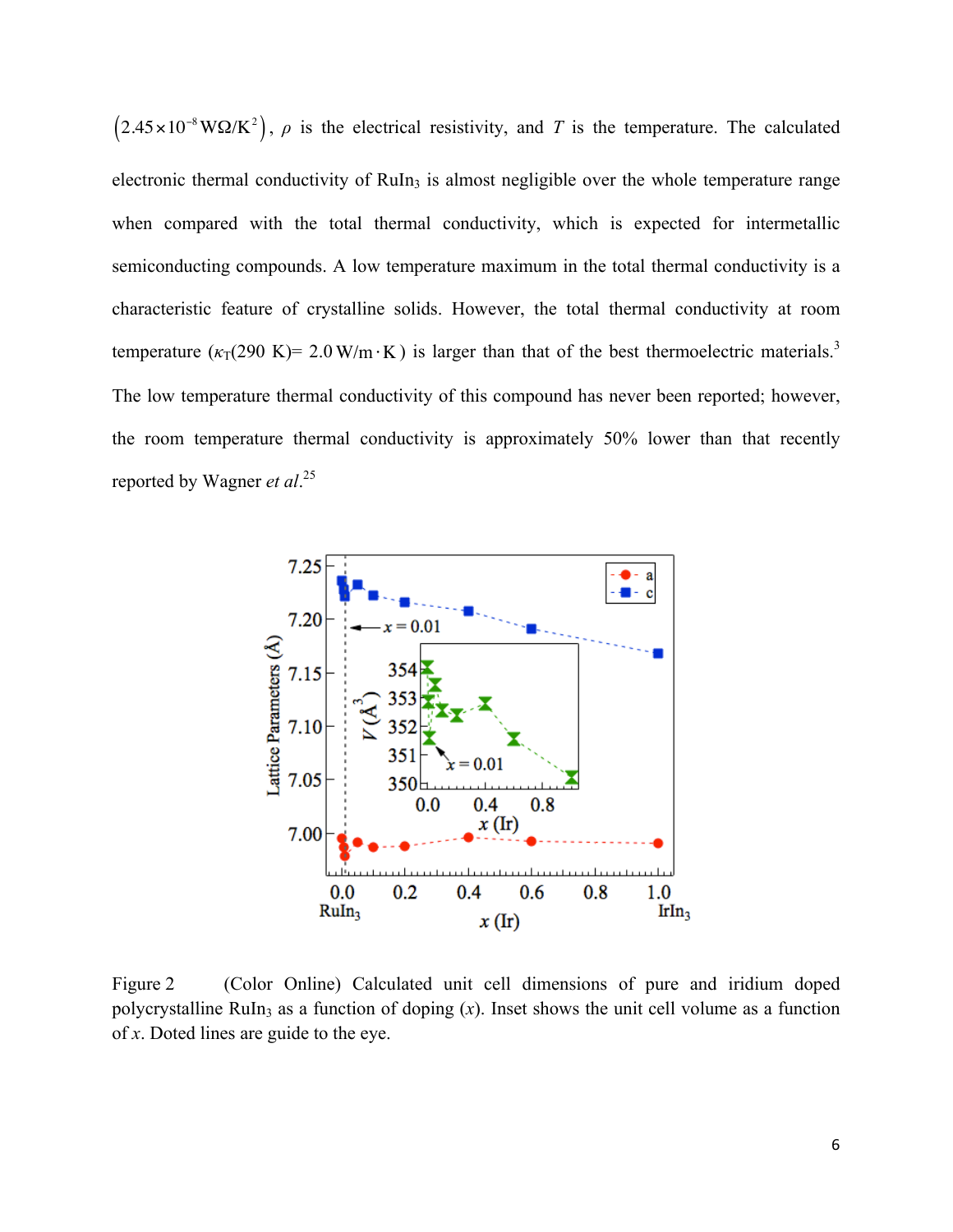The calculated thermoelectric Figure of merit of RuIn<sub>3</sub> ( $ZT = S^2 T / \rho \kappa$ ) is shown in Figure 1d. The Figure of merit at room-temperature is fairly low (*ZT*(290 K) *=* 0.007) because of the high thermal conductivity and high electrical resistivity. However, *ZT*(290 K) is slightly higher than that of some other intermetallic thermoelectric materials,<sup>13</sup> but much smaller than that of the best thermoelectrics.<sup>3</sup> The temperature dependent thermoelectric Figure of merit displays a maximum near room temperature.

Standard  $2\theta$  X-ray diffraction (XRD) patterns obtained from all the samples (pure and chemically-doped) matched the XRD pattern of RuIn<sub>3</sub>. There were no impurity peaks of elemental or secondary phases detected in the XRD patterns. Figure 2 shows the calculated unit cell dimensions of pure polycrystalline RuIn<sub>3</sub> ( $a = 6.995$ Å and  $c = 7.236$  Å), and the Ir-doped samples. The data for the pure samples agree well with the literature.<sup>20</sup> Ir substitution into polycrystalline RuIn<sub>3</sub> shows that both lattice parameters  $a$  and  $c$  gradually decrease with increasing doping level, and the behavior agrees well with Vegard's law, indicating a gradual shrinking of the unit cell volume from RuIn<sub>3</sub> ( $V_{\text{Ruln3}} = 354.057 \text{ Å}^3$ ) to IrIn<sub>3</sub> ( $V_{\text{IrIn3}} = 350.229 \text{ Å}^3$ ). Even though, overall, Vegard's law is obeyed, there is an exception at the 1% Ir doping level, where an unexpected sudden shrinking of the cell volume was observed. Interestingly, this concentration shows a large enhancement of its room temperature power factor and Figure of merit as will be shown below.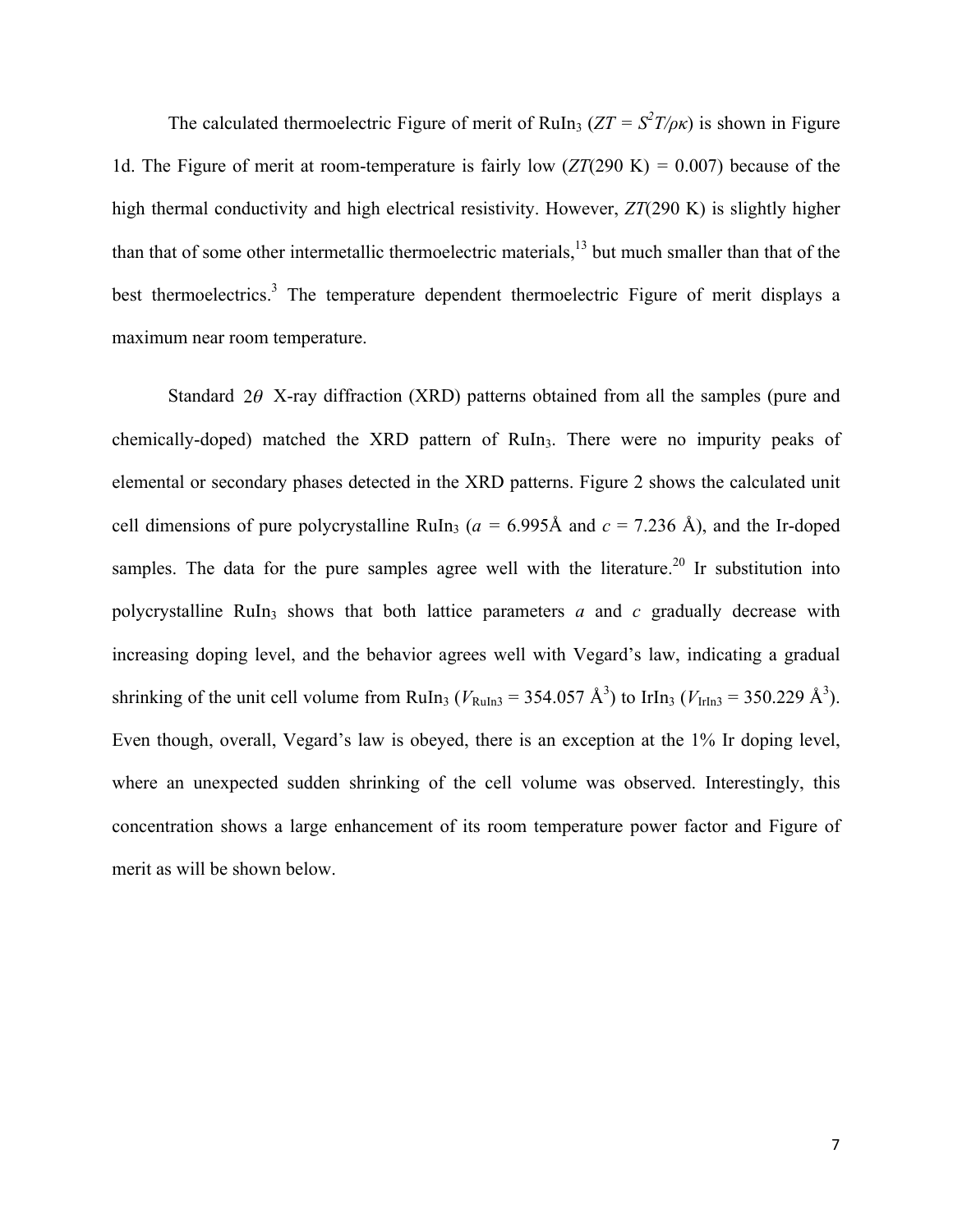

Figure 3 (Color Online) Temperature dependent electrical resistivity (**a** & **b**) and Seebeck coefficient (**c** & **d**) of chemically doped polycrystalline RuIn<sub>3</sub>. Doted lines are guide to the eye.

Figures 3 (a) and (b) show the temperature dependent electrical resistivity of chemically doped polycrystalline RuIn<sub>3</sub>. Electron doping shows a significant effect on the electrical resistivity. A small percentage (0.5%) of Ir substitution changes the semiconductor-like behavior of the pure compound into a metallic state with a lower electrical resistivity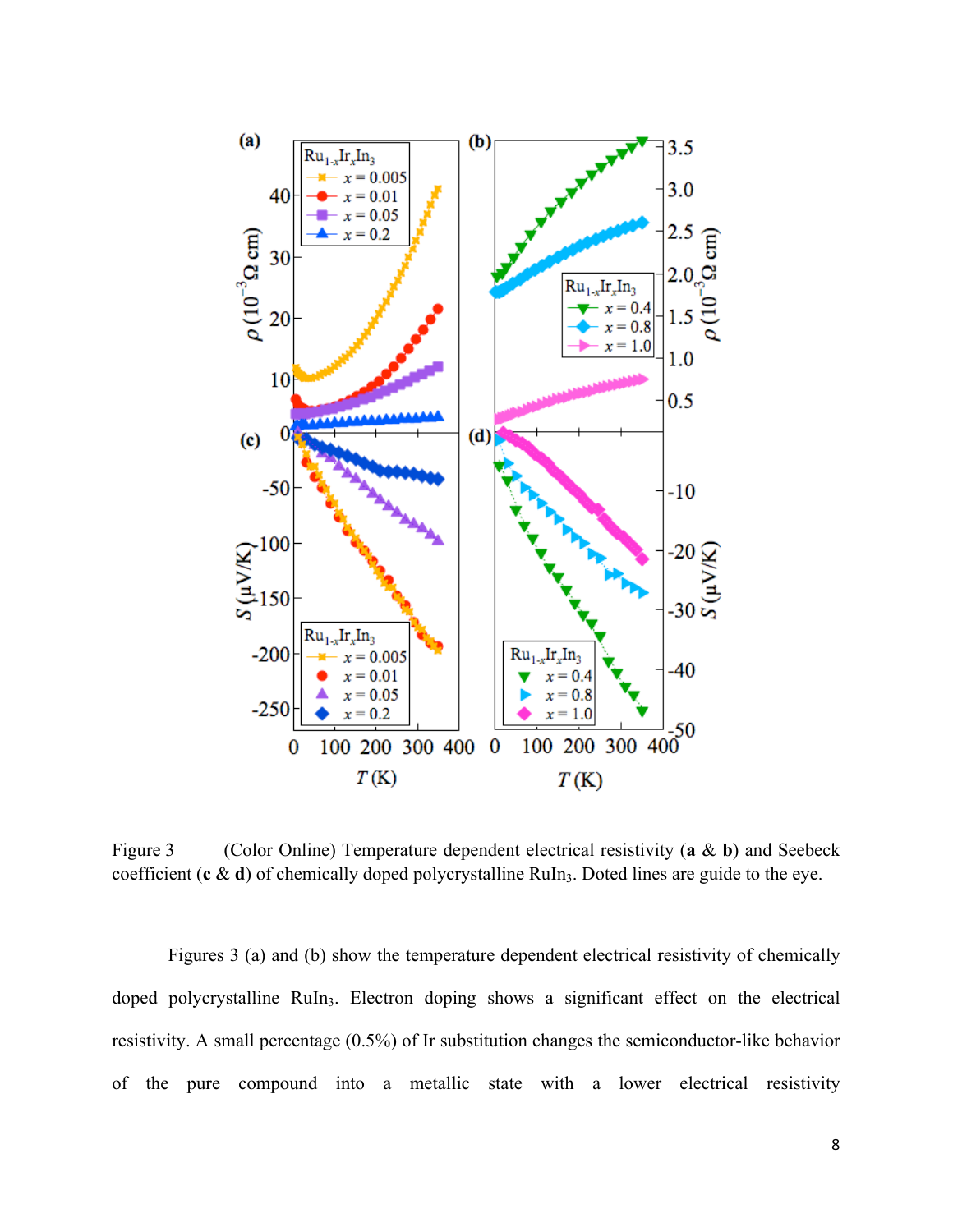$(\rho(290K)_{Ru0.995Ir0.005In3}$  = 0.04  $\Omega$ -cm) and an increase in the carrier density  $[n(290K) = 4.6 \times 10^{18} \text{ cm}^{-3}]$  at room temperature, which further confirms that the electronic structure of the pure compound can be effected even with a small amount of chemical doping.<sup>22,</sup> <sup>25</sup> Ir substitution for Ru at the 1% level decreases the room temperature resistivity by order of magnitude than that of the pure compound. Similar behavior was observed on 1.6% of Sn on In site, however 1.6% of Zn substitution amazingly reduced electrical resistivity by two orders of magnitude than the pure compound, <sup>25</sup> which is a promising result for enhancing the thermoelectric Figure of merit. Increasing the doping level of Ir (0.5% to 100%) results in metallic-like behavior over the whole measured temperature range and a lowering of the room temperature electrical resistivity all the way to pure IrIn<sub>3</sub> ( $\rho$ (290 K)<sub>IrIn3</sub> = 0.7 mΩ-cm) and an increase in the carrier density by two orders of magnitude  $\left[ n(290\text{K}) = 125 \times 10^{18} \text{ cm}^{-3} \right]$  higher than that of pure RuIn<sub>3</sub>.

The temperature dependent thermopower of Ir doped  $\text{Ruln}_3$  is shown in Figure 3 (c) and (d). A very small percentage of chemical substitution on the Ru site reduces the Seebeck coefficient  $(S(290 \text{ K})_{\text{Ru0.995Ir0.005In3}} = -171 \text{ }\mu\text{V/K}$ , which is consistent with the enhanced electrical conductivity and carrier density. The negative sign of the thermopower matches the negative Hall-coefficient  $(R_H(290K)_{Ru0.995Ir0.005In3} = -1.37 \times 10^{-6} \text{ m}^3/\text{C}$  at room temperature. The percent change (55%) of the Seebeck coefficient of 1% Ir doping also agrees well with the recently reported Sn- and Zn-doped systems (75% for Sn and 62% for Zn).<sup>25</sup> Increasing doping levels of Ir (0.5% to 1%) show a slight improvement in thermopower  $(S(290 \text{ K})_{\text{Ru}0.991r0.011n3} = -182$  $\mu$ V/K), and then 5% to 100% of doping decreases the room temperature thermopower toward the value of pure IrIn<sub>3</sub> (*S*(290 K)<sub>IrIn3</sub>  $\sim$  −20  $\mu$ V/K).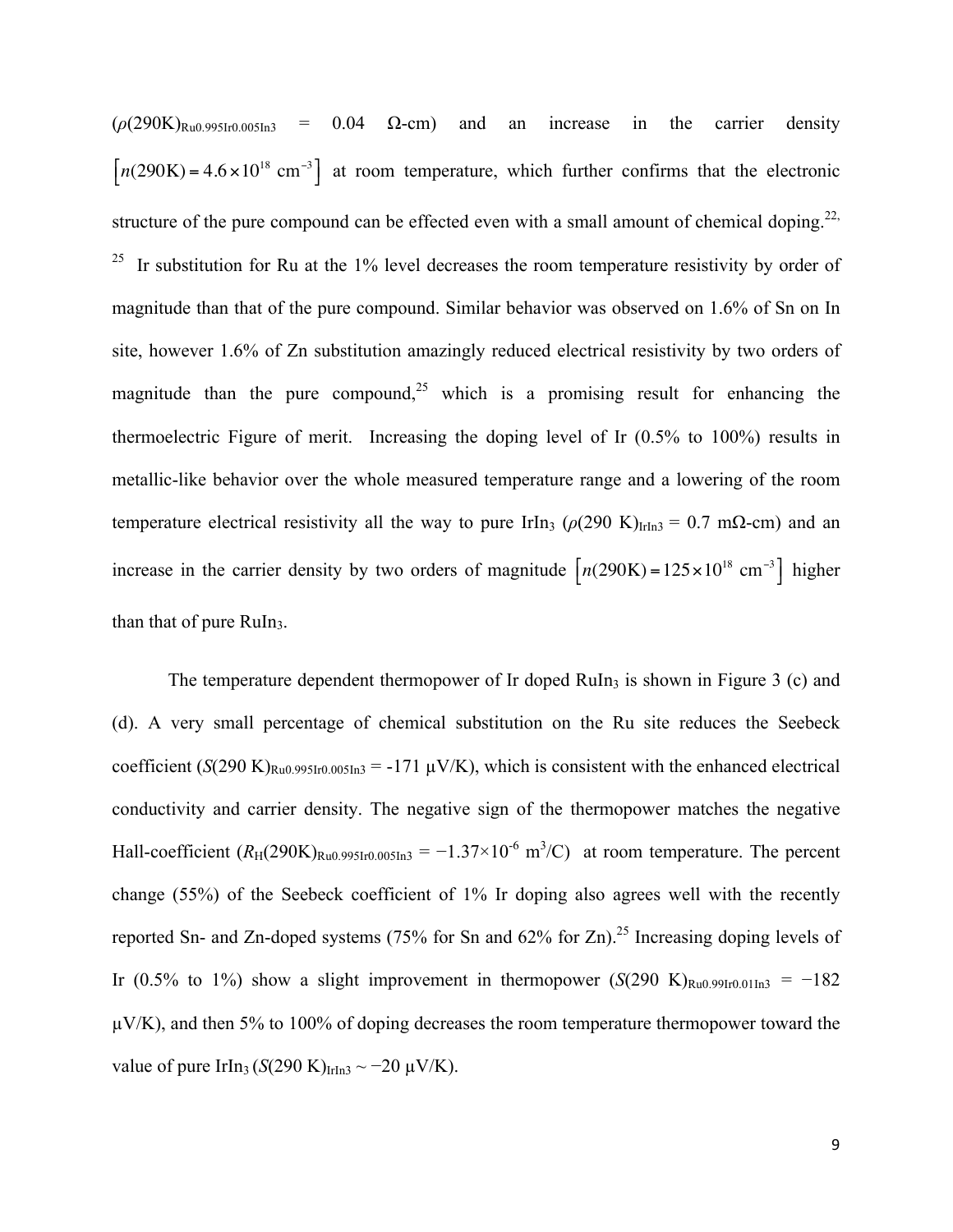

Figure 4 (Color Online) Variation of room temperature resistivity, Seebeck coefficient and calculated power factor (inset) of iridium-doped polycrystalline RuIn3. Doted lines are guide to the eye.

The variation of the room temperature electrical resistivity, Seebeck coefficient, and calculated power factor with increasing Ir substitution in RuIn<sub>3</sub> are shown in Figure 4. The room temperature electrical resistivity and thermopower decrease by a large percentage, even at very small doping levels. However, it can be clearly identified in the inset of Figure 4 that the room temperature power factor is maximized at 1% Ir substitution  $(S^2/\rho(290 \text{ K})_{\text{Ru0.99Ir0.01In3}} = 209$  $\mu$ W/m·K<sup>2</sup>), which is a factor of ~ 5 improvement over that of pure RuIn<sub>3</sub> and corresponds to the sudden collapse of the unit cell observed at the same doping level. Since  $\text{Ruln}_3$  and IrIn<sub>3</sub> have about the same power factor ( $\sim 47 \mu W/m \cdot K^2$ ) at room temperature, this is an important result showing the optimization of the thermoelectric properties at intermediate doping levels.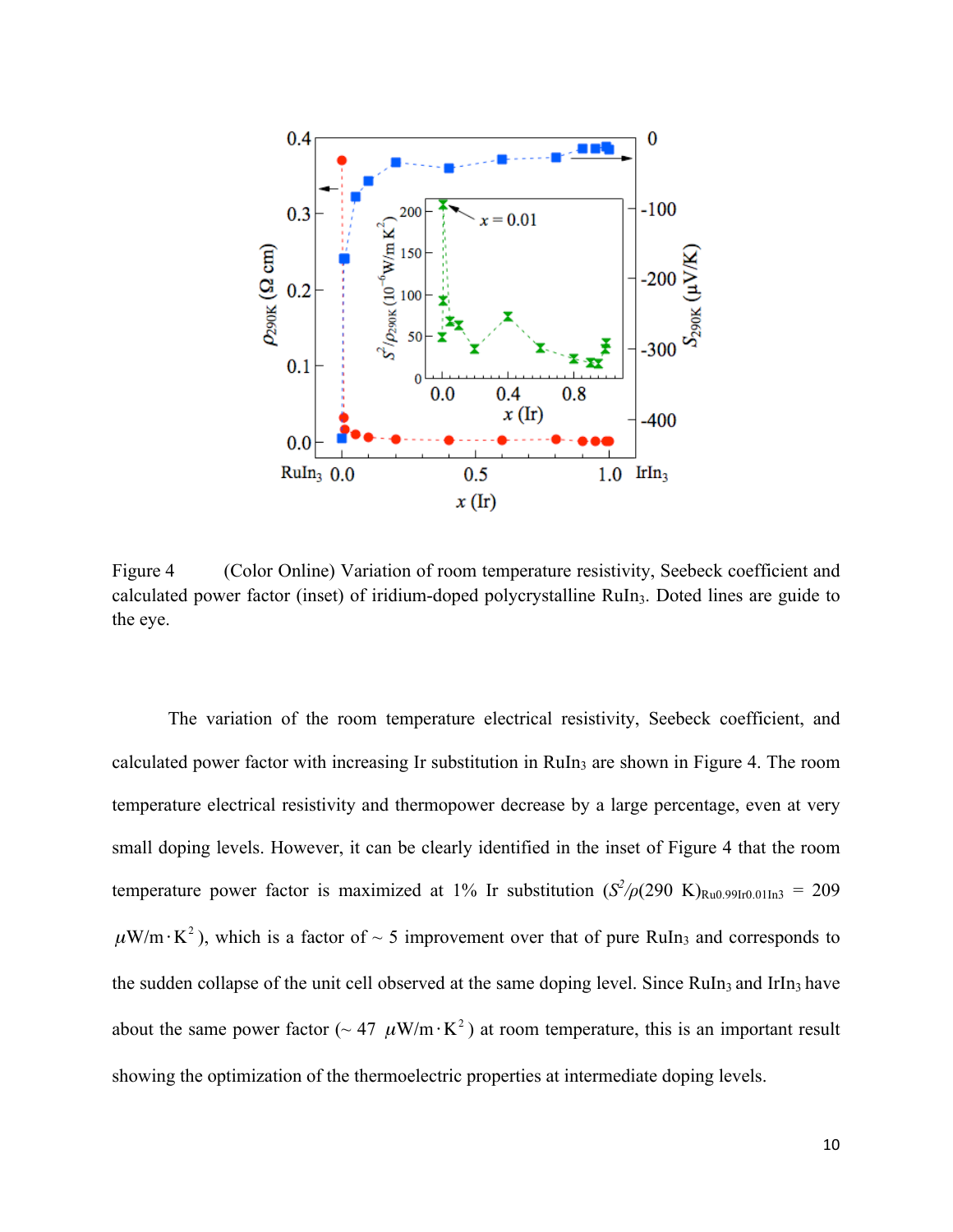

Figure 5 (Color Online) Temperature dependent thermal conductivity (**a** & **b**), calculated power factor (c) and Figure of merit (d) of pure and 1% of iridium doped polycrystalline RuIn<sub>3</sub>. Doted lines are guide to the eye.

Figure 5 shows the temperature dependent thermal conductivity (total: *κT,* and electronic: *κ*<sub>*e*</sub>), calculated power factor (*S<sup>2</sup>/ρ*) and Figure or merit (*ZT*) of pure and 1% Ir-doped RuIn<sub>3</sub>. The total thermal conductivity at room temperature slightly decreases (20%) with Ir doping over that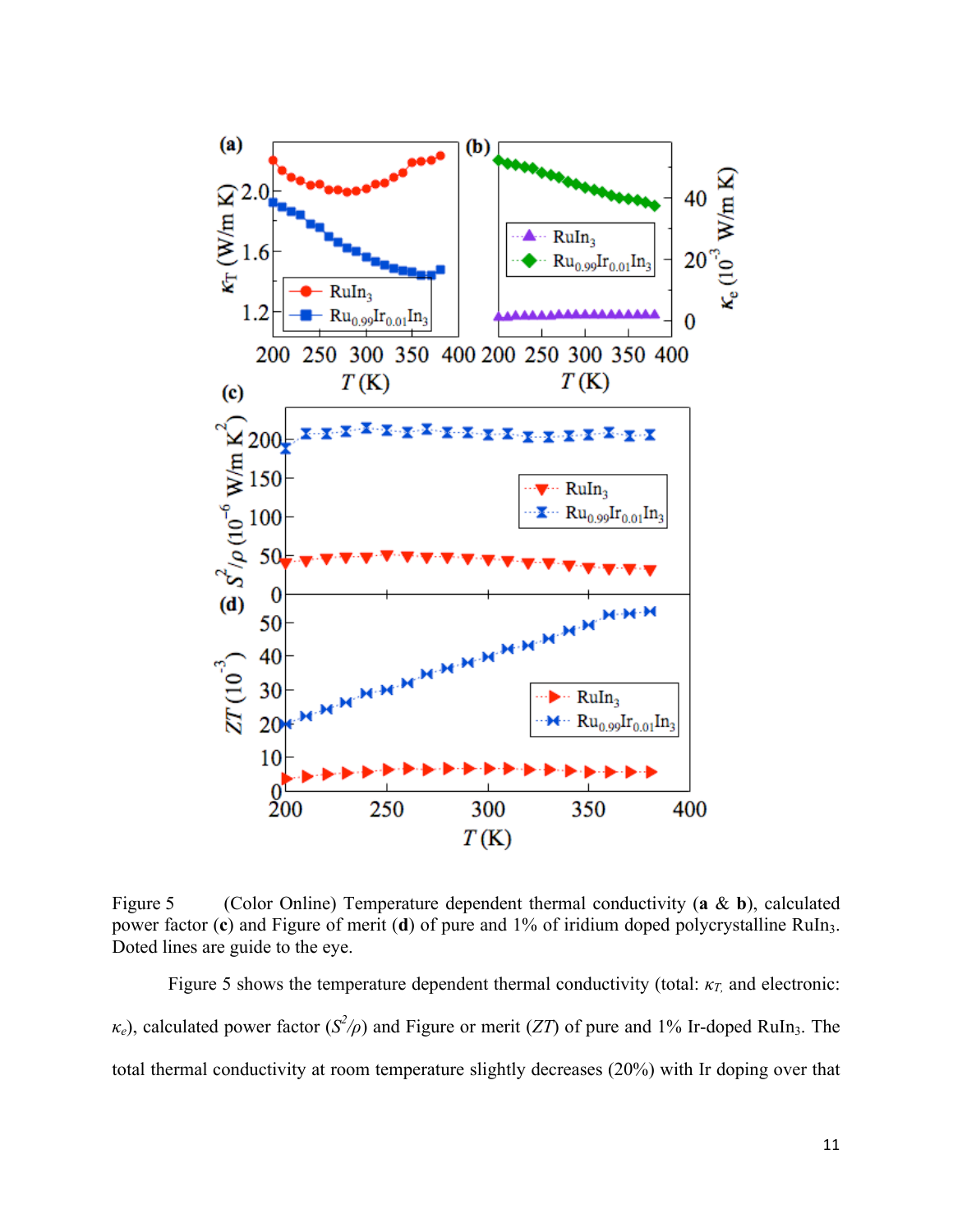of pure RuIn3. Previous reports on Sn and Zn doping also indicated a significant decrease in the room temperature thermal conductivity.<sup>25</sup> Ru<sub>0.99</sub>Ir<sub>0.01</sub>In<sub>3</sub> shows a large increase in its electronic thermal conductivity (Figure 5b), which is expected with the enhanced carrier density in the system, but is still negligible when compared with the total thermal conductivity. The calculated power factor and the Figure of merit show a large enhancement over that of the pure compound over the whole measured range of temperature from 380 K to 200 K. The power factor  $(S^2/\rho(380))$ K)<sub>Ru0.99Ir0.01In3</sub> = 207  $\mu$ W/m·K<sup>2</sup>) increases by a factor of 5, and the Figure of merit (*ZT*(380 K)  $Ru0.99Ir0.01In3 = 0.053$  increases by a factor of 9 at 380 K over that of the pure compound for the 1% Ir-doped sample. This corresponds to slightly larger enhancement than recently reported for 1.6% Sn doping (*ZT* ~ 0.04), but is smaller than 1.6% Zn doping (*ZT* ~ 0.24).<sup>25</sup> The higher *ZT* at 380 K for Zn substitution is due to the fact that a larger reduction of its electrical resistivity (2 orders of magnitude reduction than pure compound) takes place.

#### **IV. CONCLUSIONS**

We have synthesized and characterized the low temperature thermoelectric properties of pure and chemically doped RuIn<sub>3</sub>. Pure RuIn<sub>3</sub> is a semiconductor with a large *n*-type Seebeck coefficient, and a fairly large resistivity and thermal conductivity at room temperature, which leads to a small Figure of merit. A small amount of chemical substitution on the Ru site has a significant effect on the material's physical properties and electronic structure of the compound, which resulted in a substantial increase in the material's power factor with a slight lowering of the thermal conductivity. The highest power factor  $(S^2/\rho(380 \text{ K}) = 207 \text{ }\mu\text{W/m-K}^2)$  and corresponding Figure of merit ( $ZT(380 \text{ K}) = 0.053$ ) were observed for  $Ru_{0.99}Ir_{0.01}In_3$ .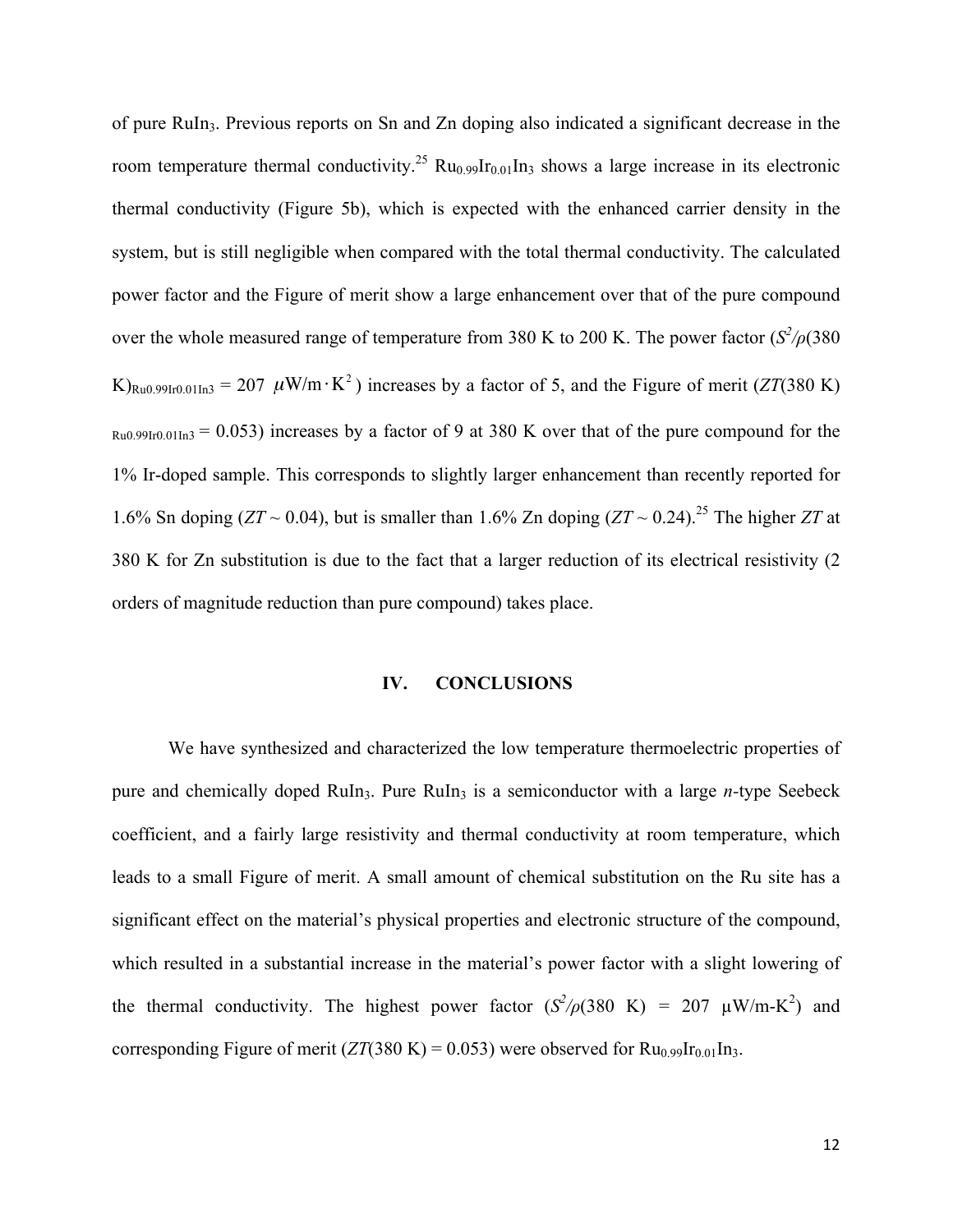### **V. ACKNOWLEDGEMENTS**

DPY acknowledges the NSF grant no. DMR-1005764, JYC acknowledges the NSF-DMR

1063735, SS acknowledges the NSF grant DMR-0545728 and RJ acknowledges the NSF grant

no. 1002622. NH acknowledges Dr. A. B. Karki for useful discussions.

- 1. G. N. Gordiakova and S. S. Sinani, Soviet Physics-Technical Physics **3** (5), 908-911 (1958).
- 2. D. A. Wright, Nature **181** (4612), 834-834 (1958).
- 3. A. Bulusu and D. G. Walker, Superlattices and Microstructures **44**, 36 (2008).
- 4. B. C. Sales, D. Mandrus and R. K. Williams, Science **272** (5266), 1325-1328 (1996).
- 5. D. Y. Chung, T. Hogan, P. Brazis, M. Rocci-Lane, C. Kannewurf, M. Bastea, C. Uher and M. G. Kanatzidis, Science **287** (5455), 1024-1027 (2000).
- 6. G. S. Nolas, J. L. Cohn, G. A. Slack and S. B. Schujman, Applied Physics Letters **73** (2), 178-180 (1998).
- 7. D. P. Young, C. L. Brown, P. Khalifah, R. J. Cava and A. P. Ramirez, Journal of Applied Physics **88** (9), 5221-5224 (2000).
- 8. D. C. Schmitt, N. Haldolaarachchige, Y. M. Xiong, D. P. Young, R. Y. Jin and J. Y. Chan, J Am Chem Soc **134** (13), 5965-5973 (2012).
- 9. S. R. Brown, S. M. Kauzlarich, F. Gascoin and G. J. Snyder, Chemistry of Materials **18** (7), 1873-1877 (2006).
- 10. D. N. Basov, F. S. Pierce, P. Volkov, S. J. Poon and T. Timusk, Physical Review Letters **73** (13), 1865-1868 (1994).
- 11. Y. Amagai, A. Yamamoto, T. Iida and Y. Takanashi, Journal of Applied Physics **96** (10), 5644-5648 (2004).
- 12. U. Haussermann, M. Bostrom, P. Viklund, O. Rapp and T. Bjornangen, Journal of Solid State Chemistry **165** (1), 94-99 (2002).
- 13. Y. Hadano, S. Narazu, M. A. Avila, T. Onimaru and T. Takabatake, Journal of the Physical Society of Japan **78** (1), 013702 (2009).
- 14. G.Aeppli and Z.Fisk, Comments Cond. Mat. Phys. **16**, 155 (1992).
- 15. P. Riseborough, Advances in Physics, 257-320 (2000).
- 16. Y. Imai and A. Watanabe, Intermetallics **14** (7), 722-728 (2006).
- 17. K. Schubert, H. L. Lukas, H. G. Meissner and S. Bhan, Z Metallkd **50** (9), 534-540 (1959).
- 18. R. Pottgen, R. D. Hoffmann and G. Kotzyba, Zeitschrift Fur Anorganische Und Allgemeine Chemie **624** (2), 244-250 (1998).
- 19. R. Pottgen, Journal of Alloys and Compounds **226** (1-2), 59-64 (1995).
- 20. D. Bogdanov, K. Winzer, I. A. Nekrasov and T. Pruschke, Journal of Physics-Condensed Matter **19** (23), 232202 (2007).
- 21. G. Mahan and J. Sofo, Proceedings of the National Academy of Sciences of the United States of America, 7436-7439 (1996).